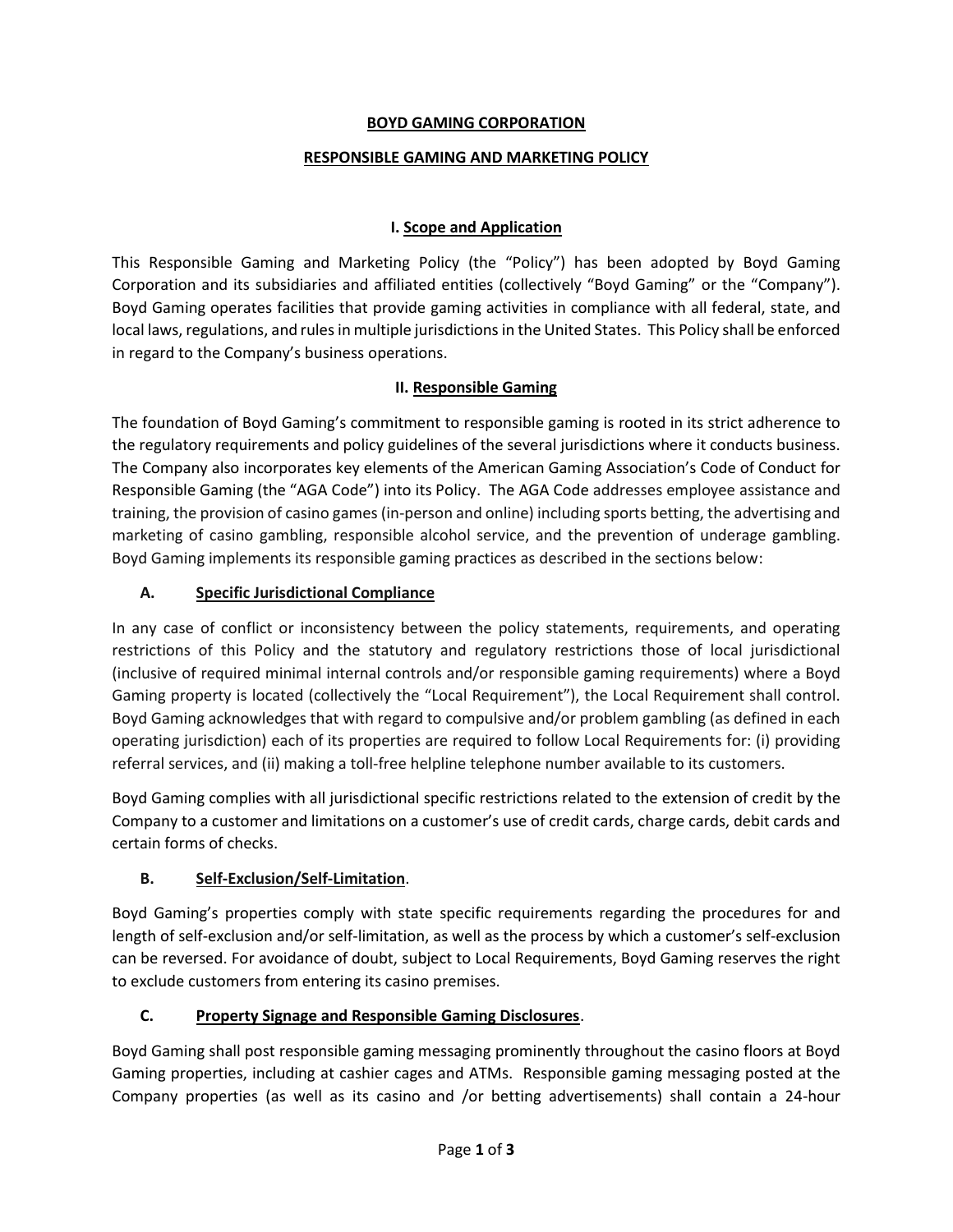confidential toll-free helpline number as may be required by Local Requirements. In addition, Boyd Gaming shall post information on its websites describing its responsible gaming policies and practices, including information on where to find assistance and helpline numbers for problem gamblers.

### **D. Responsible Advertising**.

Boyd Gaming conducts all advertising and public relations activities in accordance with decency, dignity and generally accepted contemporary standards of good taste. Each Boyd Gaming property shall adhere to the Local Requirements related to marketing, advertising, and promoting of casino products, sports betting products, and the provision of casino related amenities. Boyd Gaming properties shall not advertise or market to self-excluded customers, who shall also be excluded from access to any casino or betting services, including but not limited to credit issuance, check cashing, cash advances, players card benefits, complimentaries and/or promotions.

In addition, the Company's marketing and advertising will not:

- Contain claims or representations that gambling activity will guarantee an individual's social, financial or personal success.
- Imply or suggest any illegal activity of any kind.
- Knowingly contain false, deceptive or misleading statements.

# **E. Employee Training.**

Consistent with governing regulatory requirements Boyd Gaming requires its property team members (full-time, part-time and on-call) to participate in annual training regarding responsible gaming practices and the availability of resources for those customers who are unable to gamble responsibly. The training received by team members includes instruction on how to refer individual customers to locally available support services and counseling centers.

# **F. Restrictions related to Wagers and Time Played.**

In jurisdictions where account-based online gaming or sports betting is permitted, Boyd Gaming shall in accordance with Local Requirements, implement mechanisms by which a customer can limit the amount of money wagered, deposited or lost and the length of time spent gambling.

# **G. Treatment and Research Funding.**

As part of its commitment to responsible gaming, Boyd Gaming provides annual financial support to organizations focused on problem gambling treatment and responsible gaming research, including the International Center for Responsible Gaming, the National Council on Problem Gambling and state affiliate councils in the states where the Company operates.

# **III. Preventing Underage Gambling and Unattended Minors**

Boyd Gaming is committed to the prevention of underage gambling in its casinos. Boyd Gaming shall not knowingly allow underage individuals to gamble in its casinos or loiter in gaming areas. Boyd Gaming